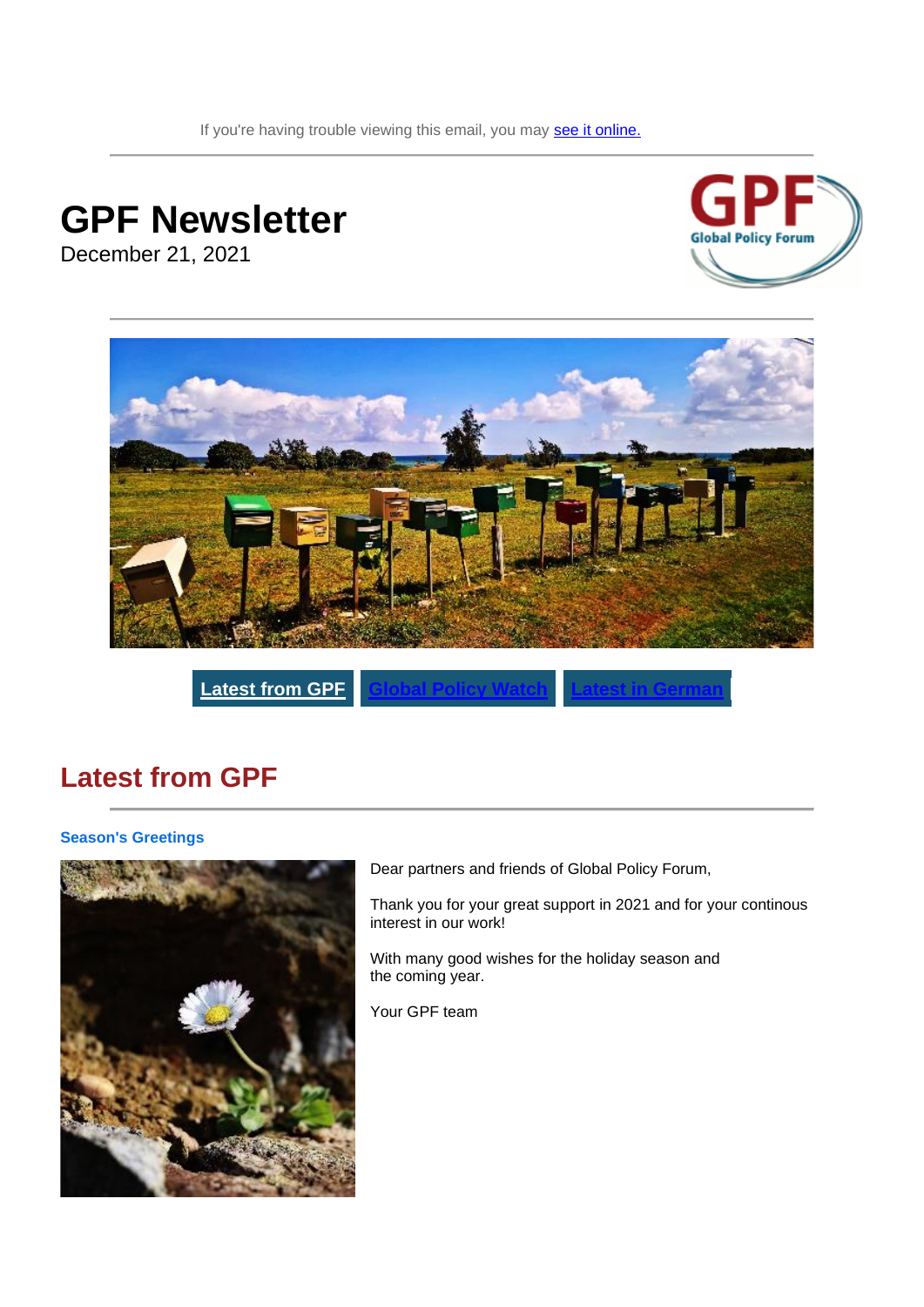#### **[Overview of our publications & activities in 2021](https://www.globalpolicy.org/)**



You can find an overview of our publications and activities on [www.globalpolicy.org](https://www.globalpolicy.org/) and Twitter @globalpolicy

#### **[Open Letter to the European Union \(29/11/2021\)](https://www.globalpolicy.org/en/news/2021-11-29/open-letter-european-union)**



Urgent request to ensure a gender-responsive and effective legislation on human rights and environmental due diligence (HREDD) and corporate accountability.

[Read more](https://www.globalpolicy.org/en/news/2021-11-29/open-letter-european-union)

**Demanding justice beyond rhetoric - [Spotlight on Sustainable Development 2021](https://www.globalpolicy.org/en/publication/demanding-justice-beyond-rhetoric)**



*Time to overcome contradictions and hypocrisy in the COVID-19 crisis* 

To prevent the COVID-19 pandemic being followed by a global debt and austerity pandemic, governments must be enabled to expand their fiscal policy space and properly tax multinational corporations and wealthy individuals, many of whom pay virtually no income tax at all. Fundamental reforms in the global financial architecture, including a debt workout mechanism beyond piecemeal relief measures for debt servicing, are long overdue.

[Read more](https://www.globalpolicy.org/en/publication/demanding-justice-beyond-rhetoric)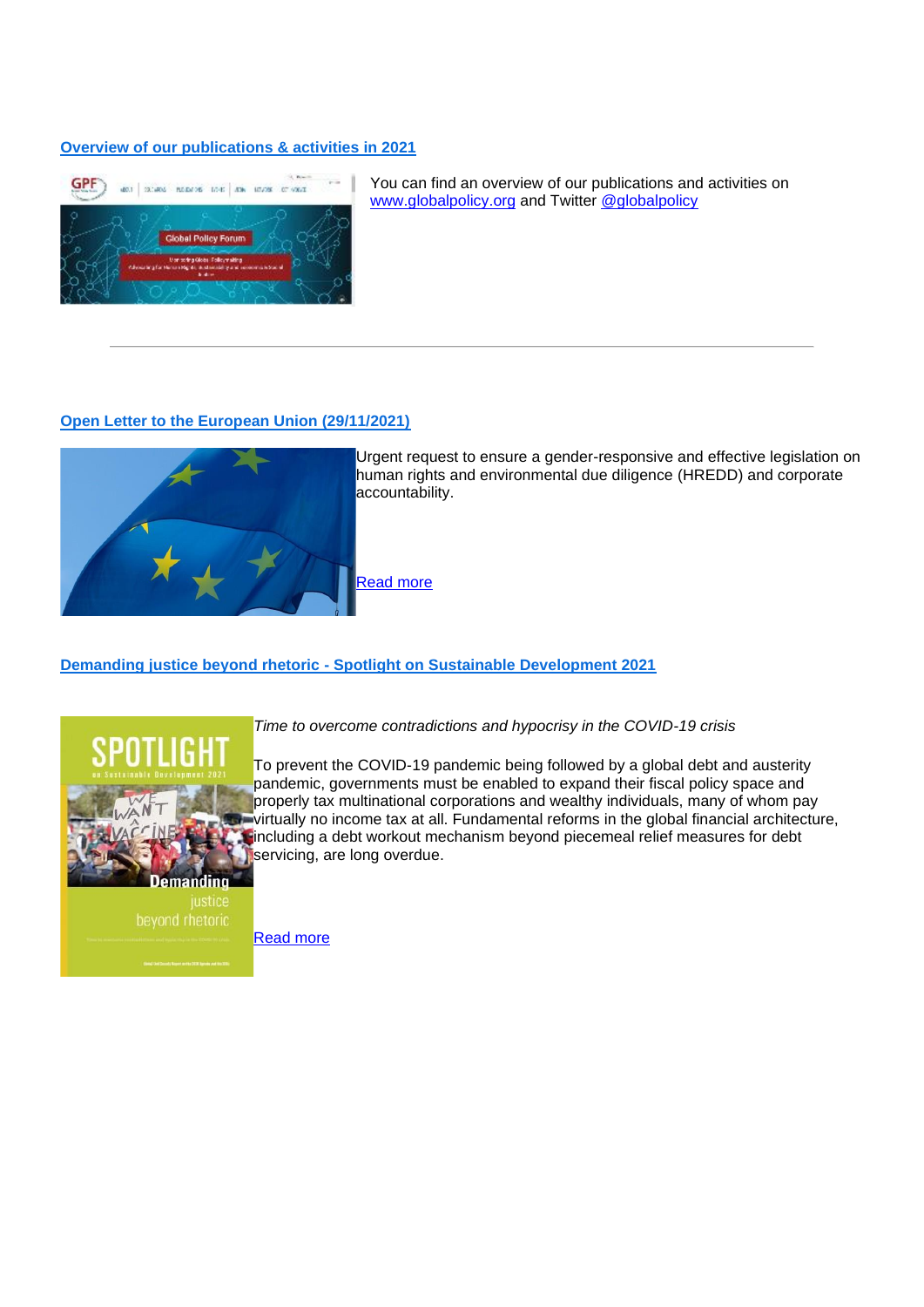### <span id="page-2-0"></span>**Global Policy Watch**

#### **[Heard at the 76th Session of the UN General Assembly High-level meetings \(22/11/2021\)](https://www.globalpolicy.org/en/publication/heard-76th-session-un-general-assembly-high-level-meetings)**

|                                            | <b>Global Policy Watch</b>                                                                                                                                                                                                                                                                                                                                                                                                                                                                                                                                                                                                                                                                                                                                 |  |
|--------------------------------------------|------------------------------------------------------------------------------------------------------------------------------------------------------------------------------------------------------------------------------------------------------------------------------------------------------------------------------------------------------------------------------------------------------------------------------------------------------------------------------------------------------------------------------------------------------------------------------------------------------------------------------------------------------------------------------------------------------------------------------------------------------------|--|
| ENHANAMENT ROS                             | 20 November 3014                                                                                                                                                                                                                                                                                                                                                                                                                                                                                                                                                                                                                                                                                                                                           |  |
|                                            | Heard at the 76th Senaton of the UN General Annexidity High-layel meetings                                                                                                                                                                                                                                                                                                                                                                                                                                                                                                                                                                                                                                                                                 |  |
|                                            | Against the backdrop of COVIS-LIFs engoing linpact on occasionies and sociation workshook. The<br>United Nations' is broughardly here of COVID-13 resovery to its Hall-Nich level meetings, bestending<br>saur the Soundr of the US Secretary-General's 'Our Convenirs Agenda on L2 September', Net<br>consing of the EN General Debate on 1A September and a series of High-load standings ranging<br>Instrumentally dealers of manuscripts side reserves related                                                                                                                                                                                                                                                                                         |  |
|                                            | Our Common Agenda', called for the Member Material Him LAI'S Exclusion, presents the<br>Secretary General's vision for his second term. It identifies (2 priority were for nevewed<br>inuiteliatentinon, aspitalde cardiache; necesaris, chinatis; peace, ridericalminal fasc-scoreen and<br>pits foul. Splatongerators LS/reform suitainable financing partnerships south, and<br>preparation for future cross. Tableg tres consideration stype from blentium Oakes and other<br>realished for the region provider a reaching to respond to current and future ploted challenges<br>and emphasizes that the time for action is number out.                                                                                                                |  |
|                                            | The 199 General Assembly General Oxfords hald both in bind and in carron sweets on the finance<br>of Suitsing Resilience Through Heps", with statements highlighting government priorities for<br>the year should Cry 20 September, the Secretary-General compensation second annual CDG<br>blowsed for the Decade of Action, underlining the road for muchains and inclusive recovery.<br>efforts and identifying action needed to achieve the Scotainable Oevalopment Goals (60Gd). As<br>the world charts recovers from the organizations of pandemic, requestable requirery rates<br>continue to risk the achievement by 2000 of the 2001.                                                                                                             |  |
|                                            | Following is a selection of statements, commitments and declarations made by Mandez States<br>and UN basischip on exventisitority stoat including COVID-18 recovers. Francisc and debt.<br>Likewhere, and the classic crists. For elatements an public pricele partnerships and the push.<br>for Transported multiplement on "see (27W) its Monster #15<br>----                                                                                                                                                                                                                                                                                                                                                                                            |  |
| COVEN 28, Viscolates and COVER<br>18<br>60 | "Yout, une capacity and this paralames. Due response has keep but shot and but pressured.<br>trail as all to mobilize the plotel vectorian plan that doubles section production to<br>reach 70 percent of the world's population by the middle of next year." - winning<br>Eulerum, Old Societisco Grooval of the SSS University<br>"It is an indictment on humanity that more than \$2 percent of the world's excite design.<br>have been acquired by wealthy countries, while less than it percent has gone to loan-<br>monte countres. Shiess are address this as a matter of uspency. The panderets will last<br>much larger and use mulations of the crop, adj taxend and even ps." - Postdesi-<br>Remarkees, Sauth Alfrica at the Chi Ground Oxfords |  |

#### **UN Monitor #29**

Against the backdrop of COVID-19's ongoing impact on economies and societies worldwide, the United Nations is bringing the lens of COVID-19 recovery to its High level meetings. September saw the launch of the UN Secretary-General's 'Our Common Agenda on 12 September', the opening of the UN General Debate on 14 September and a series of High-level meetings ranging from sustainable development to nuclear disarmament.

[Read more](https://www.globalpolicy.org/en/publication/heard-76th-session-un-general-assembly-high-level-meetings)

For latest Global Policy Watch activities, please visit the [twitter feed.](https://twitter.com/gpolicywatch)



Infos zu den **SDGs** 

## **GLOBAL POLICY WATCH**

2030AGENDAde Spotlight on **Sustainable Development**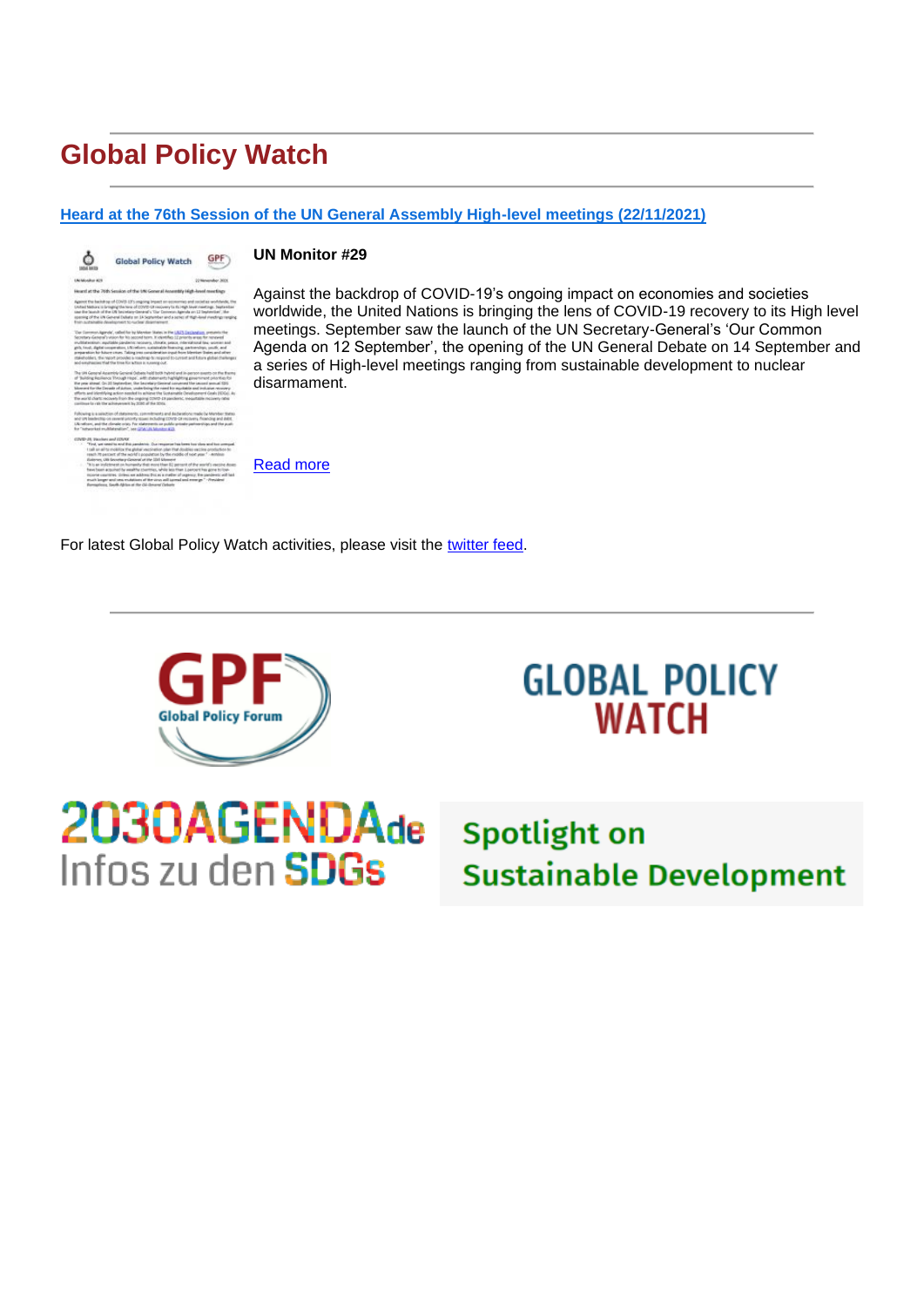### <span id="page-3-0"></span>**Latest in German**

#### **[Offener Brief an die Europäische Union \(29.11.2021\)](https://www.globalpolicy.org/de/news/2021-11-29/offener-brief-die-europaeische-union)**



Dringende Aufforderung zur Sicherstellung einer geschlechtergerechten und wirksamen Gesetzgebung zur menschenrechtlichen und umweltbezogenen Sorgfaltspflicht (HREDD) und zur Rechenschaftspflicht von Unternehmen.

[Weiterlesen](https://www.globalpolicy.org/de/news/2021-11-29/offener-brief-die-europaeische-union)

#### **Die Pandemie der Ungleichheit - [Verteilungseffekte der COVID-19-Krise \(30.11.2021\)](https://www.globalpolicy.org/de/publication/die-pandemie-der-ungleichheit)**



**ER BINDER XDES liegt auf der Hand, dass sich die Corona-Pandemie auf die Ungleichheit zwischen** Arm und Reich auswirkt. Endgültige Daten liegen dazu noch nicht vor, aber erste Schätzungen und Prognosen deuten darauf hin, dass die Schere weiter auseinander geht. Dieses Briefing gibt einen Überblick über die Auswirkungen der Pandemie auf die materielle Ungleichheit, und damit auch auf die Verwirklichung des Ziels 10 der Agenda 2030 für nachhaltige Entwicklung, mit dem sich die Regierungen zur Reduzierung der Ungleichheit verpflichtet haben.

**[Weiterlesen](https://www.globalpolicy.org/de/publication/die-pandemie-der-ungleichheit)** 

#### **Welchen Fortschritt wagen? - [SDGs und Agenda 2030 im Koalitionsvertrag 2021-2025 \(07.12.2021\)](https://www.globalpolicy.org/de/publication/welchen-fortschritt-wagen)**



SPD, Bündnis 90/Die Grünen und FDP haben der Öffentlichkeit am 24. November 2021 ihren Koalitionsvertrag präsentiert. Er soll die Grundlage für die deutsche Politik der kommenden vier Jahre bilden. Der Vertrag steht unter der Überschrift "Mehr Fortschritt wagen. Bündnis für Freiheit, Gerechtigkeit und Nachhaltigkeit". Damit hat es zum zweiten Mal nach 2002 der Begriff der Nachhaltigkeit auf den Titel eines Koalitionsvertrages geschafft. Auch die Agenda 2030 und ihre Ziele für nachhaltige Entwicklung (SDGs) werden an mehreren Stellen im Vertrag erwähnt.

**[Weiterlesen](https://www.globalpolicy.org/de/publication/welchen-fortschritt-wagen)**